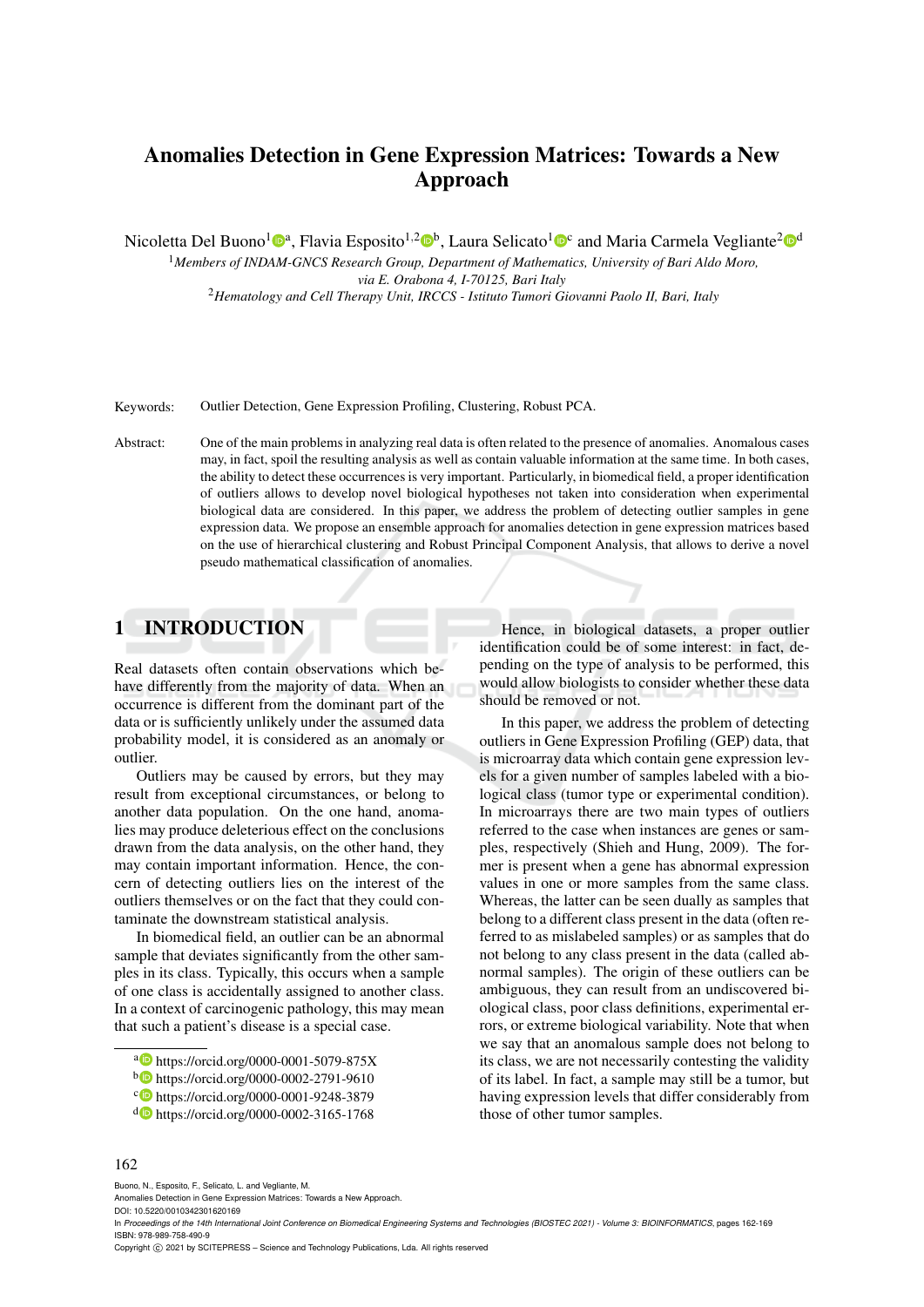Applying models to data affected by outliers can even produce incorrect inferences. In the past, the influence of outliers was rarely considered when analyzing data from standard microarrays. According to the new current, outlier detection is used as a preprocessing on data for their cleaning. However, it is substantial to emphasize that, in many cases, outliers may simply be the result of natural variability in the data.

In this work we propose a novel outlier detection approach, which combines Hierarchical Clustering and Robust Principal Component Analysis. This ensemble mechanism, which joins two techniques generally not adopted in this context, allows to derive a pseudo mathematical classification of outlier samples in GEP data. The obtained classification could be then used to propose a new decision-making model. The model is usually chosen based on how it separates the data into two or more clusters. We propose a data preprocessing mechanism that, independently of these, identifies the anomalies and integrates the anomalies detection tool in the context of microarrays.

The paper is organized as following. Section 2 briefly overviews the two algorithms adopted in our proposal together with some main methodologies frequently used in gene expression field. Section 3 illustrates the experimental results obtained applying the proposed method on three different datasets (one artificial and two real medical datasets). Comparisons with techniques usually used to detect anomalies are also presented and the advantages of the proposed ap- 3. data points are projected on this subspace where proach are discussed. Finally, conclusions and directions of future research are sketched in Section 4.

## 2 METHODS FOR OUTLIERS **DETECTION**

The approach we propose is based on two important techniques, which are already independently used for anomaly detection.

Clustering can be considered the most important unsupervised learning problem to find a structure in a collection of unlabeled data. A cluster is therefore a group of objects which are "similar" between them and are "dissimilar" to the objects belonging to other clusters. The outliers are therefore those samples belonging to a separate micro cluster, because they are distant from most of the other data. They are usually identified by increasing the number of clusters. In particular, Hierarchical clustering allowing to select a distance measure is chosen. In gene expression data analysis, when clusters of observations with the same overall profiles need to be achieved, correlationbased distance (used as a dissimilarity measure) has to be considered the appropriate choice.

On the other hand, distance is not the only parameter to be set in clustering algorithms, also the method defining how to separate two different clusters is a task to be managed. In our experiments we used Pearson correlation distance and Average method, according to the empirical criterion assessing their stability described in Section 3.

The second technique involved in the proposed approach is Robust Principal Component Analysis (ROBPCA) method (Hubert et al., 2005), which combines the strengths of Projection-Pursuit techniques (PP) (Croux et al., 2007) and robust covariance estimation. The former is used for reducting the initial dimensionality, whereas the second, in particular the Minimum Covariance Determinant (MCD) estimator, is applied to the obtained smaller data space.

Consider an  $n \times p$  data matrix  $X = X_{n,p}$ , where *n* indicates the number of the observations and *p* the original number of variables, the ROBPCA method proceeds in three main steps:

- 1. the data are pre-processed such that the transformed data are lying in a subspace whose dimension is at most  $n-1$ .
- 2. a preliminary covariance matrix  $S_0$  is constructed and used for selecting the number of components *k* that will be retained in the sequel, yielding a *k*dimensional subspace well fitted to the data.
- their location and scatter matrix are robustly estimated, from which its *k* nonzero eigenvalues  $\ell_1, \ldots \ell_k$  are computed. The corresponding eigenvectors are the *k* robust principal components.

Let  $P_{p,k}$  be the  $p \times k$  eigenvector matrix (orthogonal columns), the location estimate is denoted by the *p*variate column vector  $\hat{v}$  and called the robust center. The scores are the entries of the  $n \times k$  matrix

$$
T_{n,k} = (X_{n,p} - 1_n \hat{\mathbf{v}}^\top) \cdot P_{p,k} \tag{1}
$$

The *k* robust principal components generate a  $p \times p$ robust scatter matrix *S* of rank *k* given by

$$
S = P_{p,k} L_{k,k} P_{p,k}^{\top}
$$
 (2)

where  $L_{k,k}$  is the diagonal matrix with the eigenvalues  $\ell_1,\ldots \ell_k$ .

Similarly to classical PCA, the ROBPCA method is location and orthogonal equivariant, these properties is not trivial for other robust PCA estimators. It should be noted that dimensionality reduction approaches are widely used in the context of microarray data analysis (Esposito et al., 2020) but, for the best of our knowledge, this is the first time that ROBPCA is applied for outlier detection in microarray data.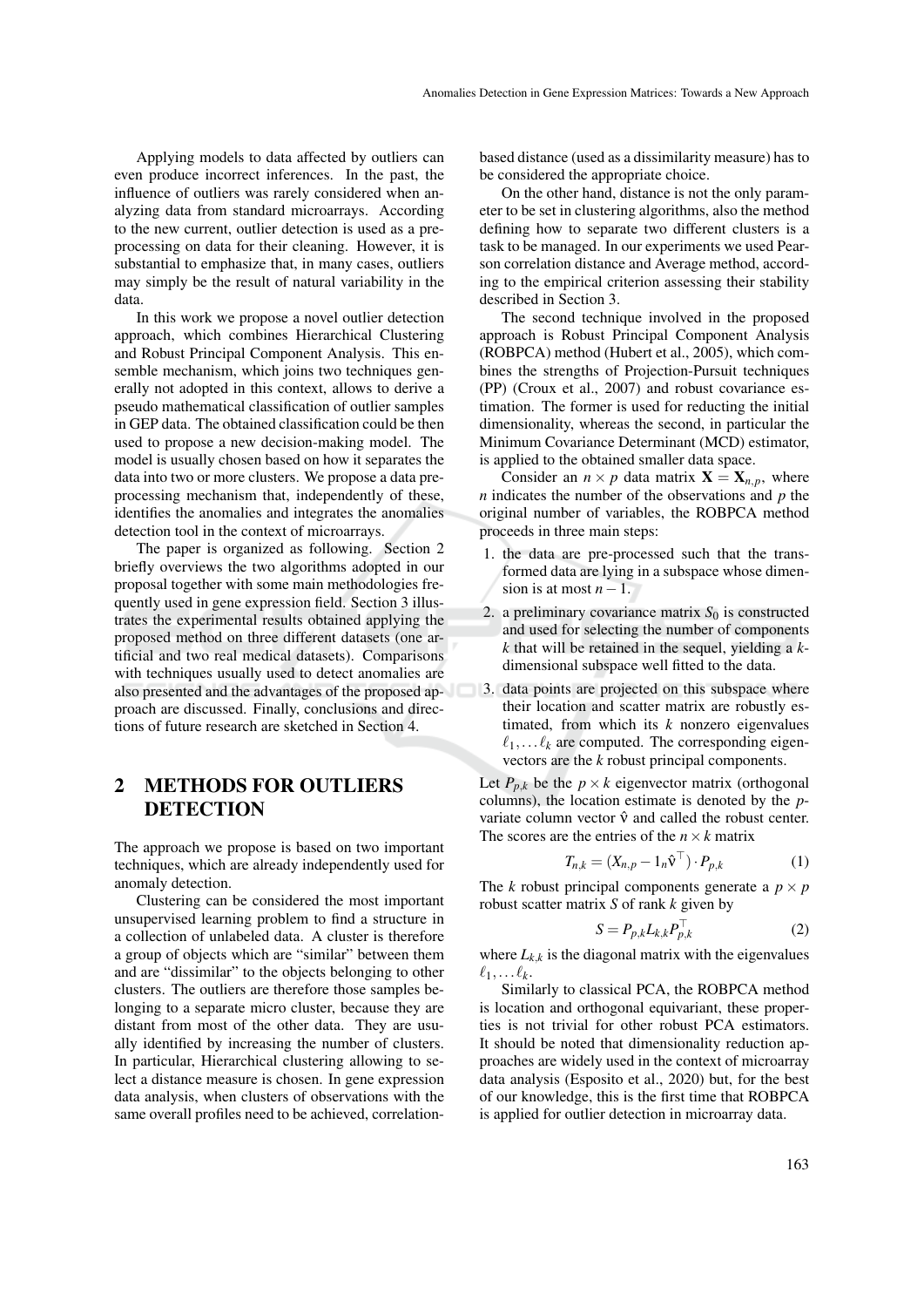

Figure 1: Outliers Classification, with  $p = 3$  and  $k = 2$ .

An advantage of using PCA related techniques lies on the possibility of classify outlier according to their position in the projected subspace. An example of this is depicted in Figure 1, where four type of outliers according to the location of the observations, can be distinguished. The regular observations that form one homogeneous group near the PCA subspace generated by the principal components. The good leverage points, which lie on the same plane as the PCA subspace but away from the regular observations. The orthogonal outliers, which have a large orthogonal distance to the PCA subspace but their projection is on the PCA subspace. Finally, the bad leverage points, which have a large orthogonal distance and whose projection on the PCA subspace is remote from the regular observations.

To understand and quantify how far an observation is from the center of the ellipse, defined by regular observations (score  $= 0$ ), two distances are adopted. The Score Distances *SD<sup>i</sup>* ,

$$
SD_i = \sqrt{\sum_{j=1}^k \frac{t_{ij}^2}{\ell_j}},
$$

is a measure of the distance between an observation belonging to the PCA *k*-dimensional subspace and the origin of that subspace. The Orthogonal Distance  $OD_i$ 

$$
OD_i = ||x_i - \hat{\mu} - P_{p,k}t'_i||,
$$

where  $\ell$  are the eigenvalues of the dispersion matrix MCD and  $t_{ij}$  are the robust scores for each  $j =$  $1, \ldots, k$ ,  $\hat{\mu}$  is the robust estimate of the center, that measures the deviation (i.e. the lack of adaptation) of an observation from the PCA *k*-dimensional subspace.

Based on these measures, a plot, namely diagnostic plot or outlier map, can be constructed to distinguish between regular observations and the three types of outliers. An example of this plot is depicted in Figure 2, with the robust score distance *SD<sup>i</sup>* and the orthogonal distance *OD<sup>i</sup>* on the horizontal and vertical axis, respectively. In the diagnostic plot the



Figure 2: Outlier map obtained with ROBPCA (from the Rospca package available in R).

first quadrant at the top right contains the bad outliers, the second quadrant on the left the orthogonal outliers, the third quadrant the regular observations, finally the fourth quadrant contains the good leverage points, based on the previous classification.

To classify the observations, two cutoff lines are then drawn according to the data. The cutoff value on the horizontal axis is obtained from the 0.975 quantile of the χ-square distribution with *k* degrees of freedom:

$$
SD > \sqrt{\chi^2_{k,.975}}.
$$

The cutoff values for orthogonal distances are obtained using the Wilson-Hilferty approximation for a Chi-Squared distribution, i.e. the orthogonal distances, raised to  $2/3$ , are distributed approximately normally. Therefore, the cutoff values for anomalous observations are given by

$$
OD > (\hat{\mu} + \hat{\sigma}z_{.975})^{\frac{3}{2}}
$$

where  $\hat{\mu}$  and  $\hat{\sigma}$  are the MCD estimates of  $\mu$  and  $\sigma$  of the above normal distribution. As for standard PCA approaches, also its robust variants need a criterion to choose the number of its components. An example of this is proposed in (Hubert et al., 2005) and selects

*k* components according to  $\sum_{k=1}^{k}$  $\sum_{j=1}^k \ell_i / \sum_{j=1}^r$  $\sum_{j=1} \ell_i \approx 90$  or, for instance, such that  $\frac{\ell_k}{\ell_1} \ge 10^{-3}$ , where  $\ell_j$  are the eigenvalues of  $S_0$ , the robust covariance matrix of the data and *r* its rank. In the experimentation carried out, *k* was always chosen using this criterion.

In gene expression matrix analysis, anomaly detection is commonly performed using Bioconductor package *arrayQuality* (Paquet and Yang, 2010). This performs the univariate analysis based on two independent methods that assign a rank for each column. The first technique, taking one sample at time, compares its probability distribution to the one from the whole dataset with a Kolmogorov-Smirnov statistics. Instead, the other technique simply ranks each sample according the sum across all genes. At the end,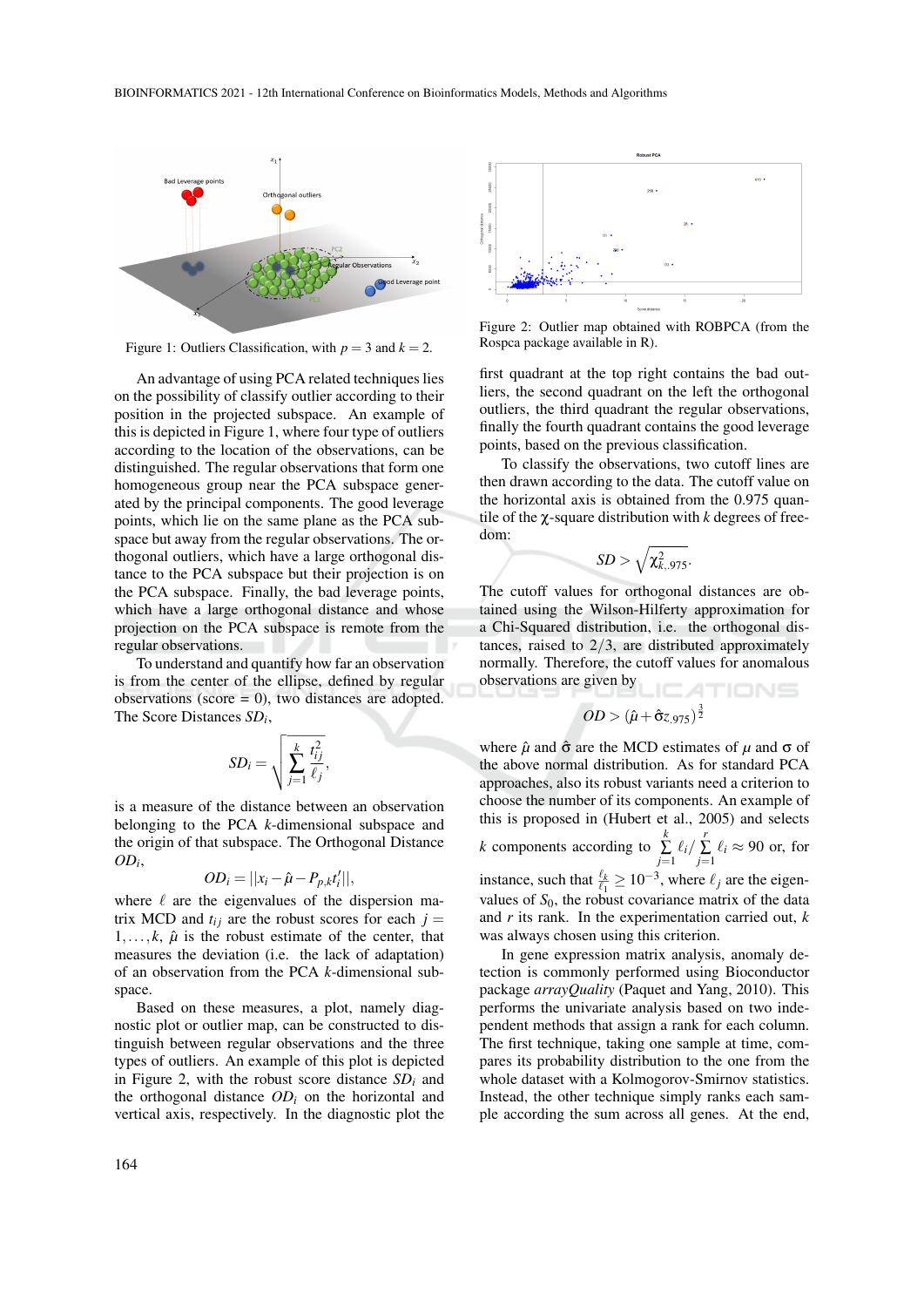the outlier samples is chosen according to the standard univariate detection approach applied on the the rank score.

### 3 PROPOSED APPROACH

To detect anomalous samples, we use the combined approach of Hierarchical Clustering and Robust PCA for our data typology performed sequentially. The first technique provides a preliminary view of the dataset, the choice of distance is validated by the Cophenetic Correlation Coefficient (CCC) and the adaptation to clustering by the Silhouette coefficient. The second technique characterizes the type of outlier found previously, based on where it is placed on the plot.

From the experimentation carried out (performed on a i7 octa core machine with 16Gb of RAM in R enviroment (R-Team, 2015)), outliers that are of "low quality" are found to be very extreme bad outliers, above a certain threshold. On the contrary, the "mislabeled" type outliers are on the border between the orthogonal type outliers and the bad leverage points.

#### 3.1 Synthetic Dataset

As a first step for our study, we simulated a typical cancer dataset with known outliers as proposed in (Barghash et al., 2016). Each dataset contains two clearly distinguishable sample classes. Abnormal samples do not belong to either class or that are simply mislabeled.

On the rows we have 1000 genes and on the columns 100 samples (50 for each class). The first 900 lines are drawn from the same normal distribution for both classes, the remaining 100 were drawn from different distributions for samples of classes  $C_1$  and  $C_2$ , respectively. In addition, samples 10, 15 and 20 of the *C*<sup>1</sup> class were exchanged with samples 60, 65 and 70 of the  $C_2$  class. Finally the last sample of each class was replaced by one with a different distribution (for example the Poisson distribution). As previously discussed, to detect outliers, samples are hierarchically clustered using Pearson distance and different linkage methods. Subsequently, the CCC and the Silhoette index are used to validate the quality of clustering. The CCC expresses the correlation between the original dissimilarity matrix and the one inferred based on the classification,  $\text{CC} \geq 0.8$  denotes a good agreement, whereas  $\text{CCC} < 0.8$  indicates that the dendrogram is not a good representation of the relationships between objects. Table 1 shows the CCCs corresponding to the



Figure 3: Heatmap of the synthetic dataset.

various methods, selecting as average linkage the best method for this clustering.

|  |  |  |  |  |  | Table 1: CCC corresponding to the various methods. |
|--|--|--|--|--|--|----------------------------------------------------|
|--|--|--|--|--|--|----------------------------------------------------|

| <b>Linkage Method</b> | $_{\rm ccc}$ |
|-----------------------|--------------|
| average               | 0.92         |
| ward.D2               | 0.35         |
| complete              | 0.58         |
| single                | 0.9          |
| centroid              | 0.64         |

Based on the clustering vector and on the set of distances, the algorithm calculates the average dissimilarity of a point  $x_i$  to its current class and the lowest dissimilarity of the point to other classes, indicated as  $a(x_i)$  and  $b(x_i)$ , respectively. Formally, for all  $x_i \in C_i$  the above dissimilarities are defined as follow:

$$
a(x_i) = \frac{1}{|C_i| - 1} \sum_{j \in C_i, i \neq j} d(x_i, x_j) \text{ and}
$$

$$
b(x_i) = \min_{k \neq i} \frac{1}{|C_k|} \sum_{j \in C_k} d(x_i, x_j).
$$

On the other hand, the Silhouette coefficient of a point  $x_i$  is defined as

$$
s(x_i) = \frac{b(x_i) - a(x_i)}{\max\{a(x_i), b(x_i)\}},
$$

 $s(x_i)$  ranges between  $]-1,1[$  where 1 indicates a better fit to the current cluster and -1 means that the point actually belongs to the other class or a so called neighboring cluster. In fact by definition follows:

•  $s(x_i) = 0$  if  $|C_i| = 1$ ,

$$
-1 \leq s(x_i) \leq 1.
$$

It can be observed that the two techniques return the same results, in particular the hierarchical clustering repositions the mislabel outliers in the right cluster,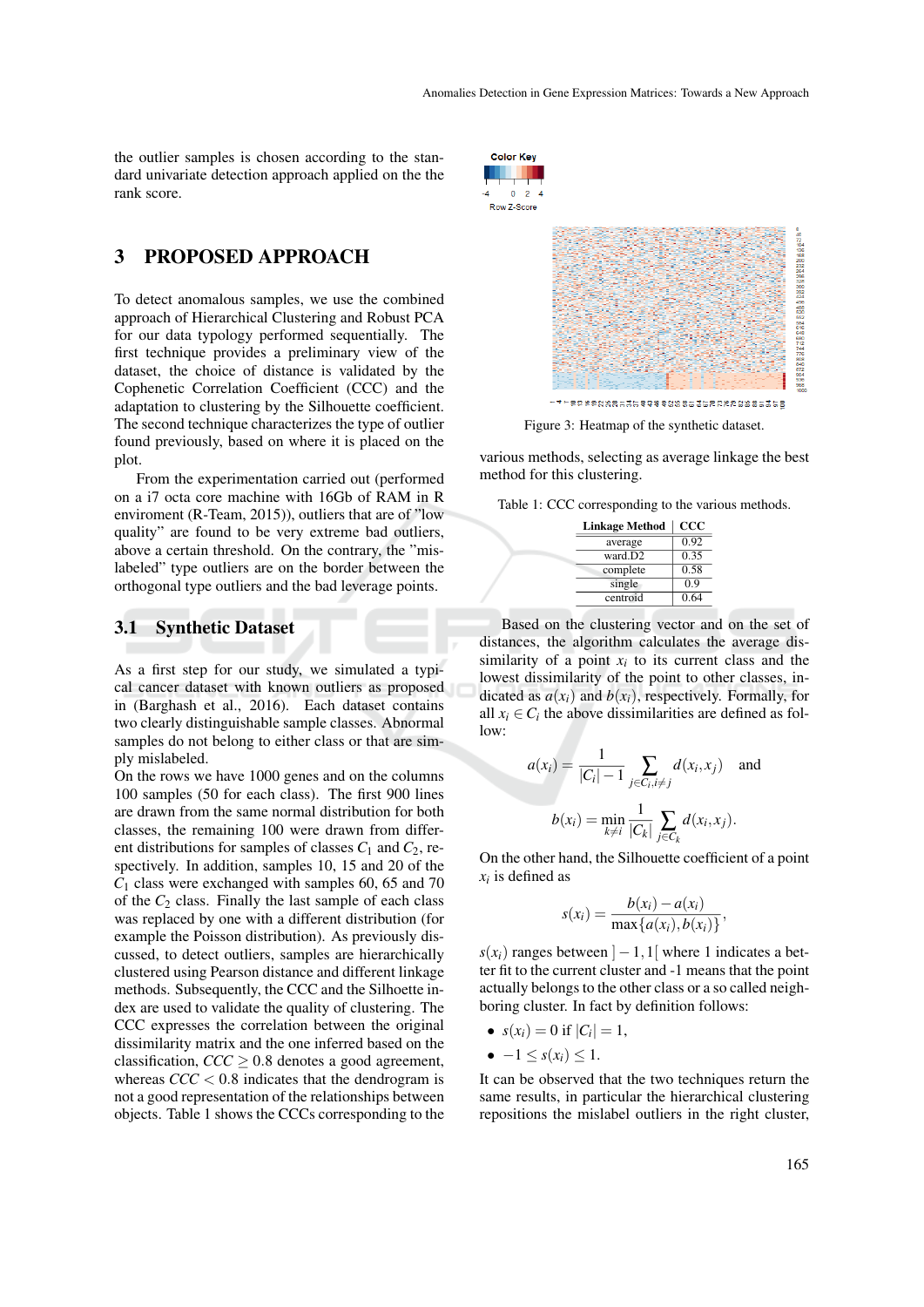

Figure 5: Circular dendrogram.

the abnormal type outliers form a separate cluster, as depicted in Figures 4 and 5.

Using RobPCA for finding outlier in this data, allows to detect more information, as described in Section 2. These results are depicted in Figure 6: in this case, the "mislabeled" samples are configured as good outliers.

#### 3.2 Real Dataset

The experimentation on real data was carried out on two particular cancer datasets. The first dataset, hereafter denoted as *A*, is characterized by 21120 genes and 593 samples, divided as follows: 591 samples with a Diffuse Large Cell B Lymphoma, a particular



Figure 6: Robust PCA.



Figure 7: Silhouette Coefficient of Dataset A.

type of blood cancer, (DLBCL) and 2 samples with a solid ovarian tumor.

Dataset *B*, instead, is composed by 21120 genes and 597 samples, where 591 are from the same DL-BCL dataset and the remaining are equally divided between Follicular Lymphoma (FL), Mantle Cell Lymphoma (MCL) and Burkitt's Lymphoma (BL).

Raw data<sup>1</sup> are downloaded from Gene Expression Omnibus databases, pre-processed removing backgroud, normalizing and batch effect correction procedures.

The aim of experimental session is twofold: firstly we want to detect if the proposed approach is able to find ovarian outliers from the whole of blood cancer samples giving more robust and detailed results respect to the existing methods in literature. Secondly, we want to stress more the approach proposed when the samples are biologically similar.

#### 3.2.1 Dataset A

The proposed approach provides the following results. Through the Hierarchical Clustering technique we obtain the division of the dataset into 3 clusters. This results in a large cluster with 589 samples and two smaller clusters of cardinality 2, as we can see in the Table 2 and in the Silhouette plot in Figure 7. The first, as expected, containing the two samples with ovarian cancer and the second containing two outliers that the domain experts did not expect.

Table 2: Silhouette Coefficient of Dataset A.

| cluster | size | ave.sil.width |
|---------|------|---------------|
|         | 589  | 0.47          |
|         |      | 0.90          |
|         |      | 0.56          |

Flanking these results by the outcome from Robust PCA we confirm the results obtained from clustering but also we are able to provide information on the classification of the outliers. Figure 8 illustrates

<sup>&</sup>lt;sup>1</sup>In particular, samples related to DLBCL are associated to GSE10846, GSE132929, GSE23501, GSE34171, GSE87371 and GSE98588; samples of ovarian cancer to GSE9891; whereas the other six samples in Dataset B were randomly choosen from GSE12195, GSE55267, GSE93261, GSE26673 and GSE21452.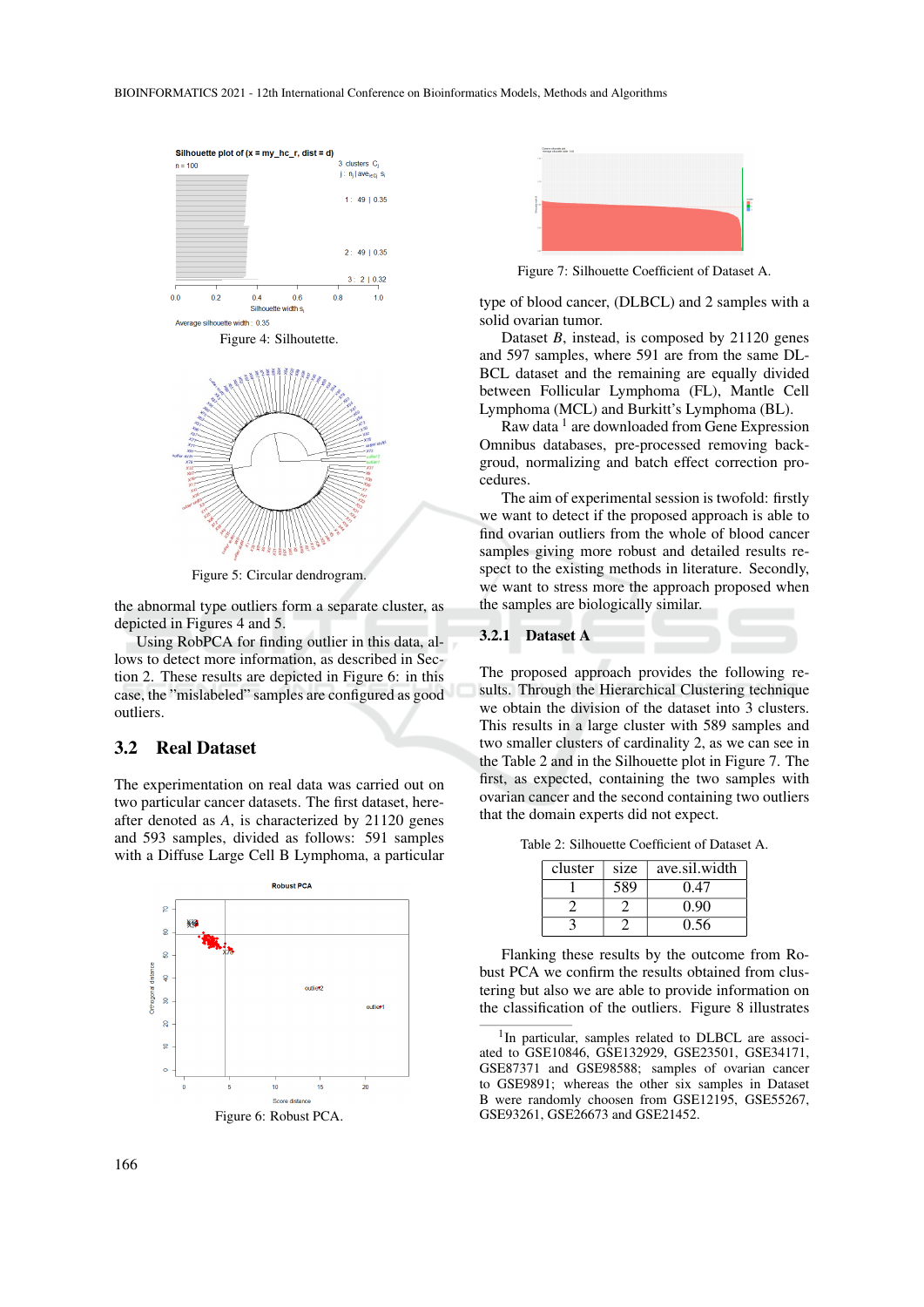

Figure 9: Density Plot per cluster.

the location of outliers: the 4 outliers of clusters 2 and 3 are located in the Bad leverage points quadrant. To investigate better these samples which are differed from most of the data an analysis on the degradation of RNA was performed. This analysis confirms that the 4 outliers correspond to a degradation of the sample, as described below.

On the border with Good Leverage there are observations with a lower silhouette, they indicate that although they are not strictly anomalous samples, they do not fit very well with the data. Only one sample is an orthogonal outlier.

The results produced adopting the proposed approach can be assessed also by using density plots. Particularly, Figure 9 evidences the different distribution between samples labeled according to cluster membership.

On the other hand, Figure 10 illustrates the density of the outliers obtained using RobPCA according to their classification. Mislabeled Samples are depicted in black and red. Abnormal Samples are the samples in blue and gray. In light blue, yellow and



Figure 10: Outliers DensityPlot for each abnormal sample. (GSM is the standard acronym for samples in GEO-Gene Expression Omnibus).



purple we have the samples with low silhouette and in green the sample identified as an orthogonal outlier by the Robust PCA. In particular, note the distribution of the sample identified as orthogonal outlier, in green. While all the other have a lower number of genes very expressed than the unexpressed, in this sample the two parts are almost equivalent.

According to this classification, it can be assert that the ovarian samples are correctly detected, whereas the remaining six samples need to be further investigated. To this aim, the quality of the RNA has been examined using a RNA degradation plot.

It can be observed in Figure 11 that the two nonmislabeled outliers are degraded, in fact, the observed trend differs from that of the others and it is not nearly constant. This implies that their information power can be neglected.

Finally, we compared the results provided by the proposed approach with those obtained from the standard "KS" and "sum" techniques. Figure 12 reports (as a mechanism of comparison) the Euler-Venn diagram drawn with an on-line tool  $2$  (Hulsen et al., 2008).

In the first case, our results coincide with those of

<sup>2</sup>web application for the comparison and visualization of biological lists using area-proportional Venn diagrams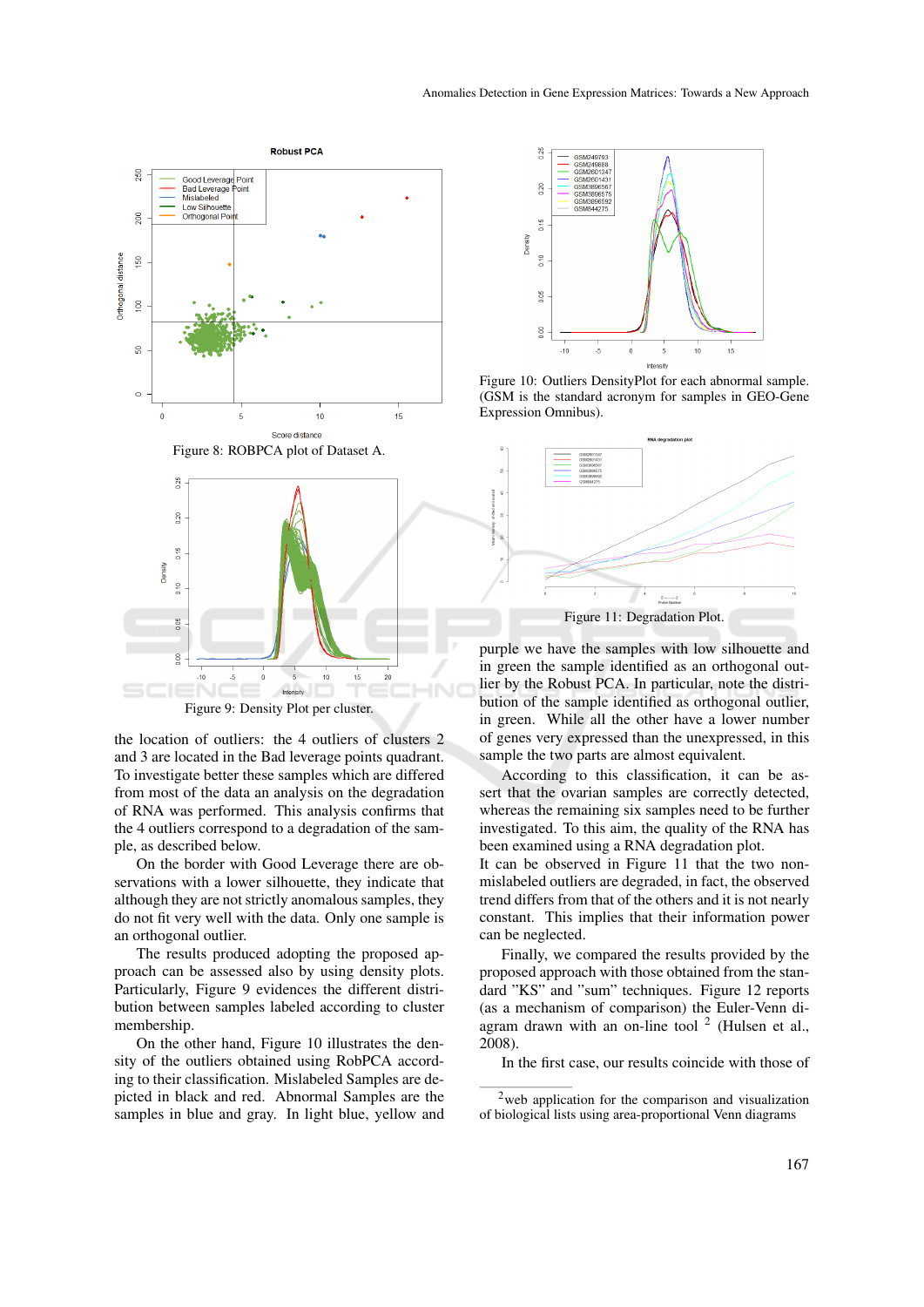

Figure 12: Comparison of approaches for dataset A.



Figure 13: Degradation Plot of anomalous samples found through the KS and SUM techniques.

the "KS" technique, but are fewer in number. However we believe that our results have more relevance because with "KS" 34 samples are considered outliers, a high number compared to the nature of the outliers. Normally the number of outliers is very small. The cause probably lies in the origin of the technique which is based on a distance in terms of probability distributions. The second technique, instead, finds different outliers compared to our approach, only one outlier is in common. In Figure13 we show the degradetion plot of all the outliers found with the alternative techniques, with some control samples. We can observe that not all anomalous samples found with these technologies are degraded. This makes us believe our approach is the most reliable.

#### 3.2.2 Dataset B

Differently from previous case, for this dataset the choice of the Pearson distance was necessary because the inserted samples differ little. The Cophenetic coefficient is still high, equal to 0.8647102, then we can consider a good agreement. In this case, through the hierarchical clustering technique we obtain 3 clusters, too. Table 3 reports the obtained results, while Figure 14 draws the related Silhouette plot.

Since the experimental dataset is that of the previous case in which the ovarian tumor samples were replaced with the samples with FL, MCL and BL tu-



Figure 14: Silhouette Dataset B.

Table 3: Silhouette Coefficient of Dataset B.

| cluster | size | ave.sil.width |
|---------|------|---------------|
|         | 589  | 0.55          |
|         |      | 0.98          |
|         |      | 0.42          |

mors, the results for the equal part of the dataset are the same. Instead, as it can be observed from the Robust PCA in Figure 15, the samples of type MCL, FL and BL tumors are outliers. In particular, these are Bad Leverage Outliers since they lie in the first quadrant. A different distribution of the FL, MCL and BL tumors samples depicted in red can be observed when compared to the other samples depicted in yellow in Figure 16. The outliers find before are depicted in blue. As it can be observed in Figure 17 and in Figure18, also in this case comparing the results with those of standard techniques, the same consideration as before can be drawn.

## 4 CONCLUSIONS AND FUTURE WORKS

An ensemble mechanism combining Robust PCA and Hierarchical Clustering with opportune distances was proposed to search for abnormalities in gene expression matrices in a more reasonable way. It is configured as an additional tool and allows to derive a pseudo mathematical classification of outlier samples in GEP data focusing on microarray. Moreover since recent works focus only on RNA-seq data (Chen et al., 2020), we will extend our approach to be interchangeable between different platforms such as RNA-seq and GEP derived from Nanostring Technologies. The preliminary experimental results performed using the proposed approach showed that it is possible to make a pseudo-classification of the outliers based on their nature. Future works should be performed to identify the thresholds within which it is possible to associate the mathematically defined outlier to the biological outlier. The obtained results are quite promising and suggest the usefulness of the proposed mechanism as pre-processing for the analysis of datasets that need to be further studied. For example, the proposed mechanism demonstrates to be able to eliminate degraded